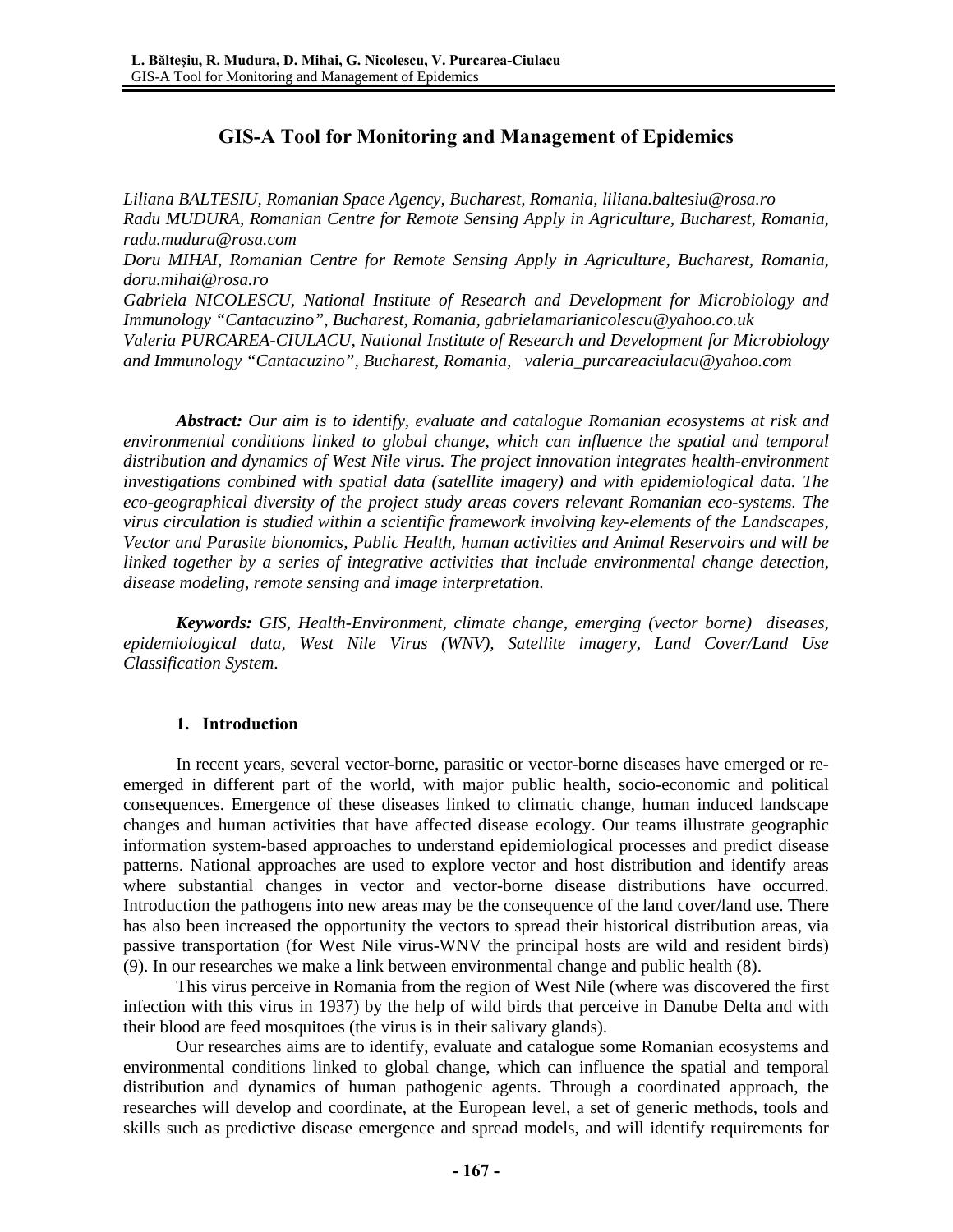early warning, surveillance and monitoring tools and scenarios, which can be used by decision makers for risk assessment, decision support for intervention and public health policies at either the EU, the national or regional level. Part of these results will be to combine spatial data (earth observation data, GIS etc) with epidemiological data.

The infections by WNV were and are present in Romania and the circulation of the virus was intensified in the last years.

In the past decade there have been a number of outbreaks of West Nile Virus (WNV) in Europe. Little is known of the transmission of this virus in the region, so it is uncertain whether these episodes are part of an erratic pattern of transmission or evidence of a change in long-term prevalence. The recent, rapid spread of West Nile Virus (WNV) in North America (44 US states and 6 Canadian provinces in 5 years) indicates that we should not be complacent about the European WNV situation (5, 1). The principal researcher is to improve our understanding of the natural history of the virus and its vectors in Romania and to assess the potential for transmission under future conditions of climate and environmental change. The investigations have the goal to explore the impact of environment changes and other reasons to re-emerging of human WN infections transmitted by mosquitoes, which represent an important health problem for Romania.

The objectives of our research are as follows:

- to understand area-wide past WNV transmission patterns and related environmental events through the analysis of historical time series of climate and environmental data for observed WNV foci throughout Romania and for similar areas outside such foci, in WNV-outbreak and on-outbreak years and use the obtained outputs to assess the public health significance of WNV;
- to characterize the environmental determinants correlated with WNV transmission in 3 areas from Romania distributed in (Danube Delta and lagoons, Bucharest and Ilfov and Giurgiu counties and Banat region) through a landscape structure analysis and use a landscape epidemiological approach to describe vector/host habitats where West Nile Virus transmission has been documented;
- to integrate information gathered through historical time series analysis and high resolution epidemiological studies in order to construct area-wide statistical models for the occurrence of WNV in Romania, from which to derive public/veterinary health recommendations.

#### **2. Results and methods**

We have identified, evaluated and catalogue the risk ecosystems from Romania and the environment conditions generated by climate changes that can influence the spatial and temporal distribution and dynamic of WNV.

Our team made complex investigations by the transmission cycles of WNV from different types of ecosystems from Romania and the integration by the evolution data, especially the climate changes and others environmental changes. We completing the GIS data base of LC/LU in the 3 areas of interest (Danube Delta and lagoons, Bucharest and Ilfov and Giurgiu counties and Banat region) for a better spatial analysis and integrated the data for WNV circulation by this localization.

Also we have evaluated the meteorological conditions (humidity and temperature) from the period before the outbreak of WNV infections and especially in the years after the outbreak from 1996 in South of Romania (11).

For our research we have used a comparative study of **Land Cover /Use Classification System (FAO) - LCCS/US** from maps 2000 and 2003 (4).**Land Cover /Use Classification System - LCCS/US** is a complex methodology for describe, characterization, classification and comparison of different types of land cover. The **LCCS/LU** maps were realized by using data from comparison and interpretation of satellite images and topographical maps.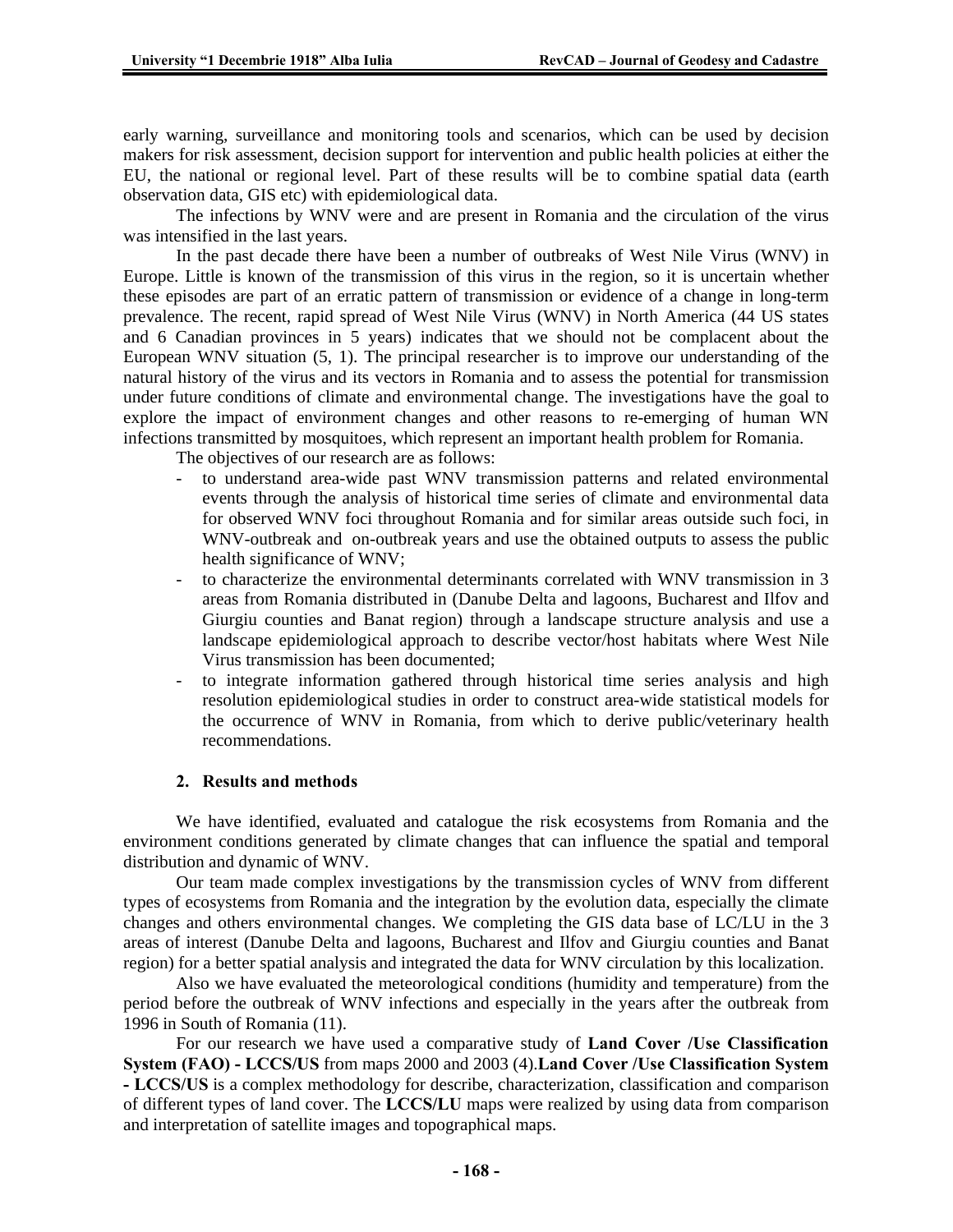| Satellite system | Data of image acquisition | Spatial resolution    |
|------------------|---------------------------|-----------------------|
| Landsat $-7$ ETM | May-July 2000             | $15 m$ – panchromatic |
|                  |                           | 30 m - multispectral  |
| Landsat $-5$ TM  | June – August $2003$      | 30 m - multispectral  |
| Landsat $-5$ TM  | June-July 1998            | 30 m - multispectral  |
| QuickBird        | June 2003                 | $0,6 \text{ m}$       |

| The satellite images utilized for LC/LU maps were offered by following satellites: |  |
|------------------------------------------------------------------------------------|--|
|                                                                                    |  |

We have used satellite images Landsat – 5 TM from the period June-August 2003 at high resolution for land cover classification and change detection and modeling these data with vector, host human data in a spatially-explicit way. We have modeled vector/host presence/absence, abundance and serological prevalence, as well as human cases infection.



Fig. 1 Satellite image of Danube Delta and lagoons (area of interest) – Landsat-5TM - 2003 Topographical and thematically maps were:

| <b>Maps</b>                  | Scale     | Type                 | Cover        |
|------------------------------|-----------|----------------------|--------------|
| Topographical maps           | 1:50 000  | Raster – black/white | all country  |
| Topographical maps           | 1:100000  | Raster - Color       | all country  |
| Thematically maps            | 1:200 000 | Raster - Color       | Danube Delta |
| Thematically maps            | 1:500000  | Raster - Color       | all country  |
| :geomorphologic, vegetation, |           |                      |              |
| hydrological                 |           |                      |              |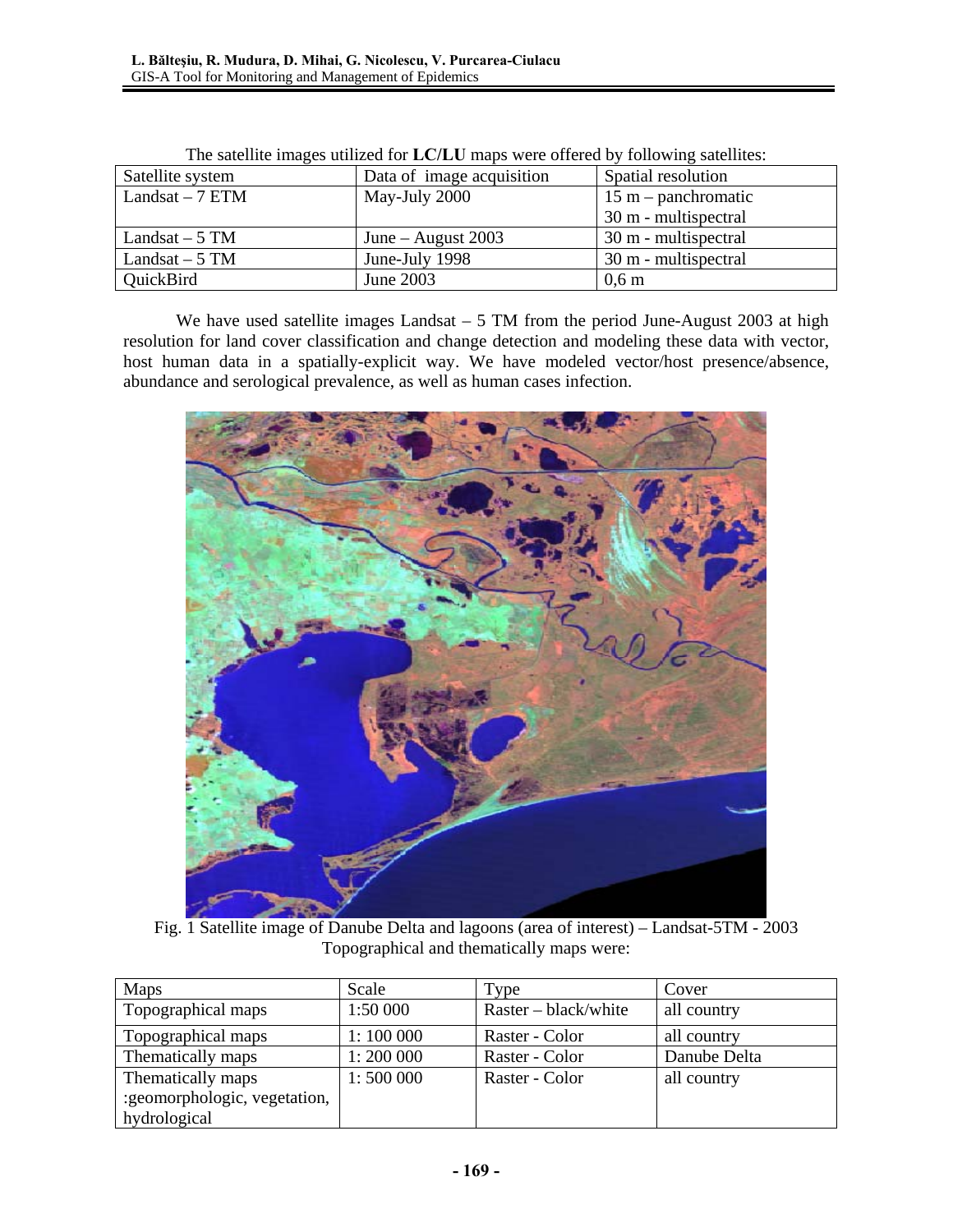

Fig. 2 Topographical map of Bucharest and Ilfov and Giurgiu counties (area of interest)

LCCS maps were realized by ERDAS Imagine, Arc View, MS Access, Arc GIS, Geo VIS, LCCS using the following layers:

- *1. Satellite images multispectral*
- *2. Satellite images panchromatic*
- *3. Topographical maps at scale 1:50.000 and 1:100.000*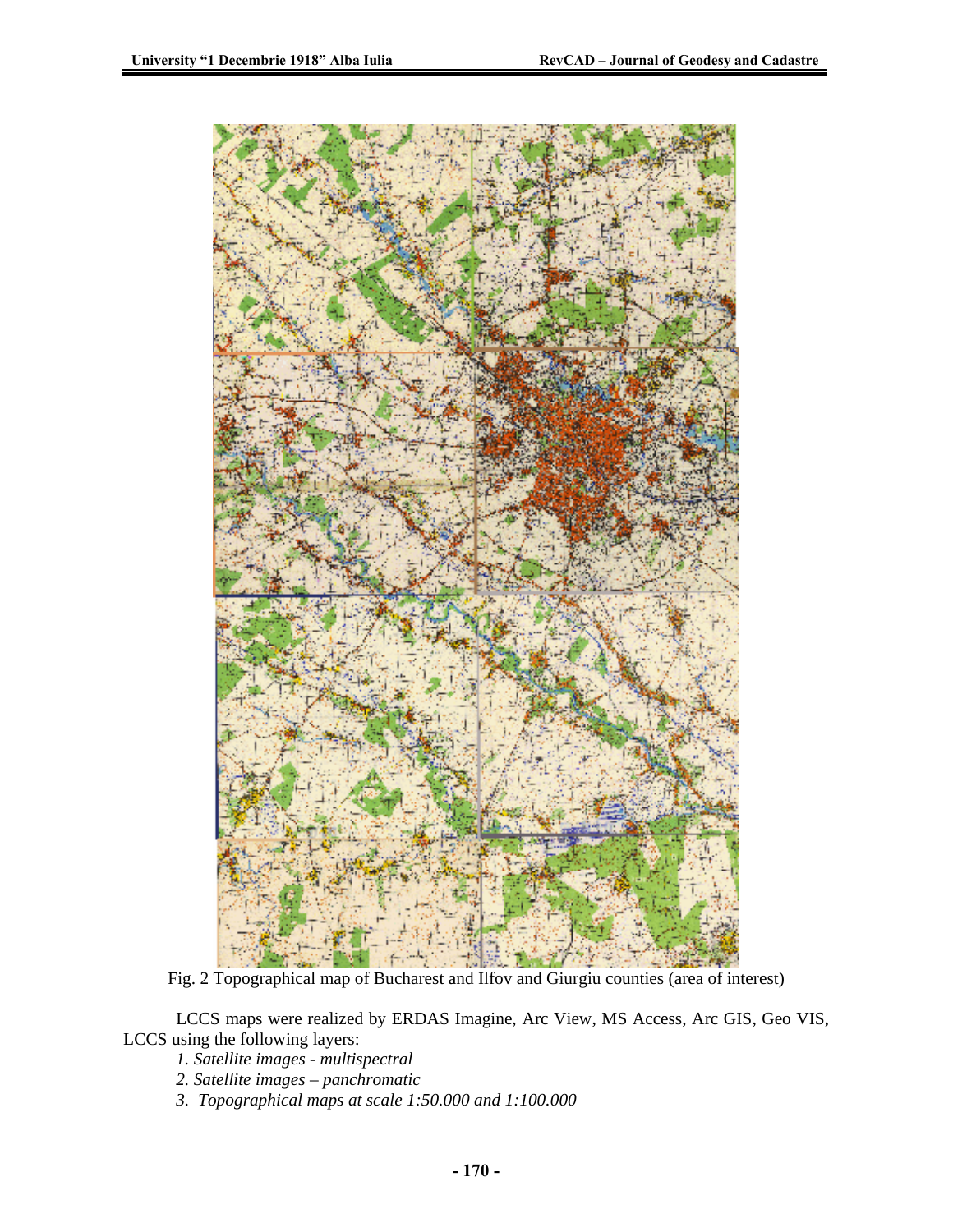*4. Vegetation Index – NDVI (Normalized Difference Vegetation Index) – a derivation of satellite images* 

*5. Digital map FAO-LCCS.* 

LC classes are grouped in 10 units (names are in English according to LCCS) (4).

LCCS/LU maps according to LCCS-FAO System. Digitizing was realized at scale 1:50.000 added land trips and using high resolution images (HR – High Resolution) or very high using high resolution images (VHR – Very High Resolution).

The satellite images and the field data offered a better way to understand the outbreaks and re-emerging of diseases like West Nile Virus infection linked by climate factors.

For better spatial analyses of the circulation of West Nile virus we used "ESA's ERS Programme: a Summary Status report on SAR Data Distribution and Applications"- Proceedings of the Workshop Use of ERS-1 SAR Data for Agricultural, Forestry and Environmental Applications in Central-Eastern Europe, ESA Nile Virus" and realized maps by geographical distribution of human registrant cases in the years 1964, 1996 and in the period 1997-2000 (6).



Fig. 3 Distribution of human cases in Romania in 1964, 1996 and 1997-2000

The greatest numbers of human cases of WNV infection were in the region of Bucharest (and the surrounding areas) and in the Danube Delta. In the Banat Plane (floods from 2005) there is no case until now.

In order to obtain the Romanian LCCS/LU maps we utilized satellite images and topographical maps.

For our task we have made a comparison between the LCCS/LU maps from 2000 (Summer) and 2003(Summer) for 3 areas of Romania to indicated the possible habitats of West Nile vectors (mosquitoes) and main hosts (wild and resident birds)and secondary hosts (horses and human being).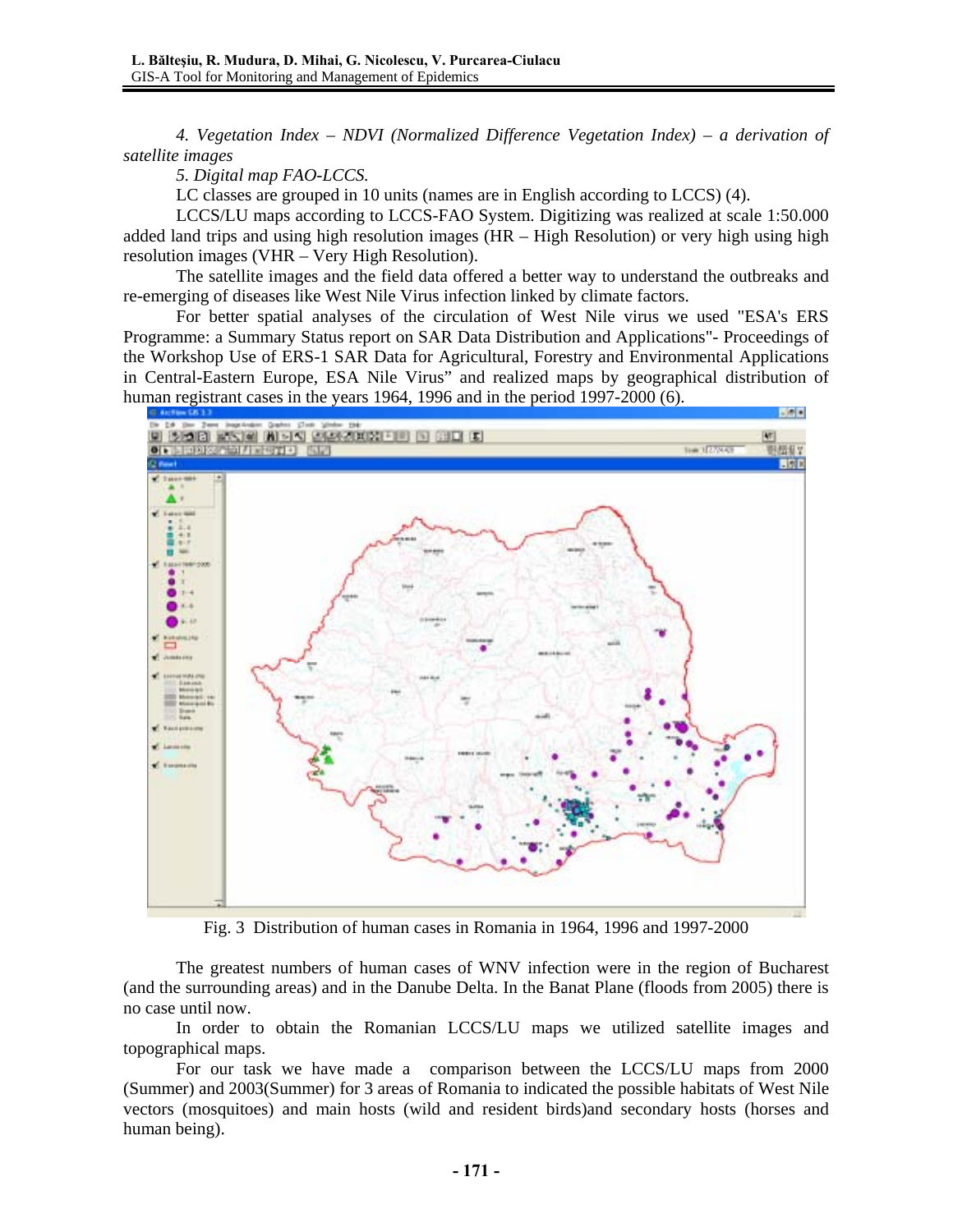

Fig. 4 LCCS Map – Bucharest and Ilfov and Giurgiu counties-2003 (area of interest)

Comparative study showed that the proportions of classes in the period 2000-2003 have changed very little. Thus in the Bucharest area the surfaces of agricultural land was less by two percents, the bare soil was at half and the built up areas, areas with natural vegetation and wetlands were increasing.

In the period 2000 – 2003 in the Danube Delta and lagoons was decrease the proportion of agricultural and wetland and the riverside vegetation was decrease one third.

It's important to mention that the built up area from Danube Delta and lagoons were increasing one half from the 2000-th, the regions with aquatic vegetation were increasing by halve and the grassland was increasing by 1/5 from 2000.

In the period 2000 – 2003 there are not recorded important changes in the area Banat; the proportion of agricultural land was decrease by 1% and the surfaces of grassland was increase with the same percent.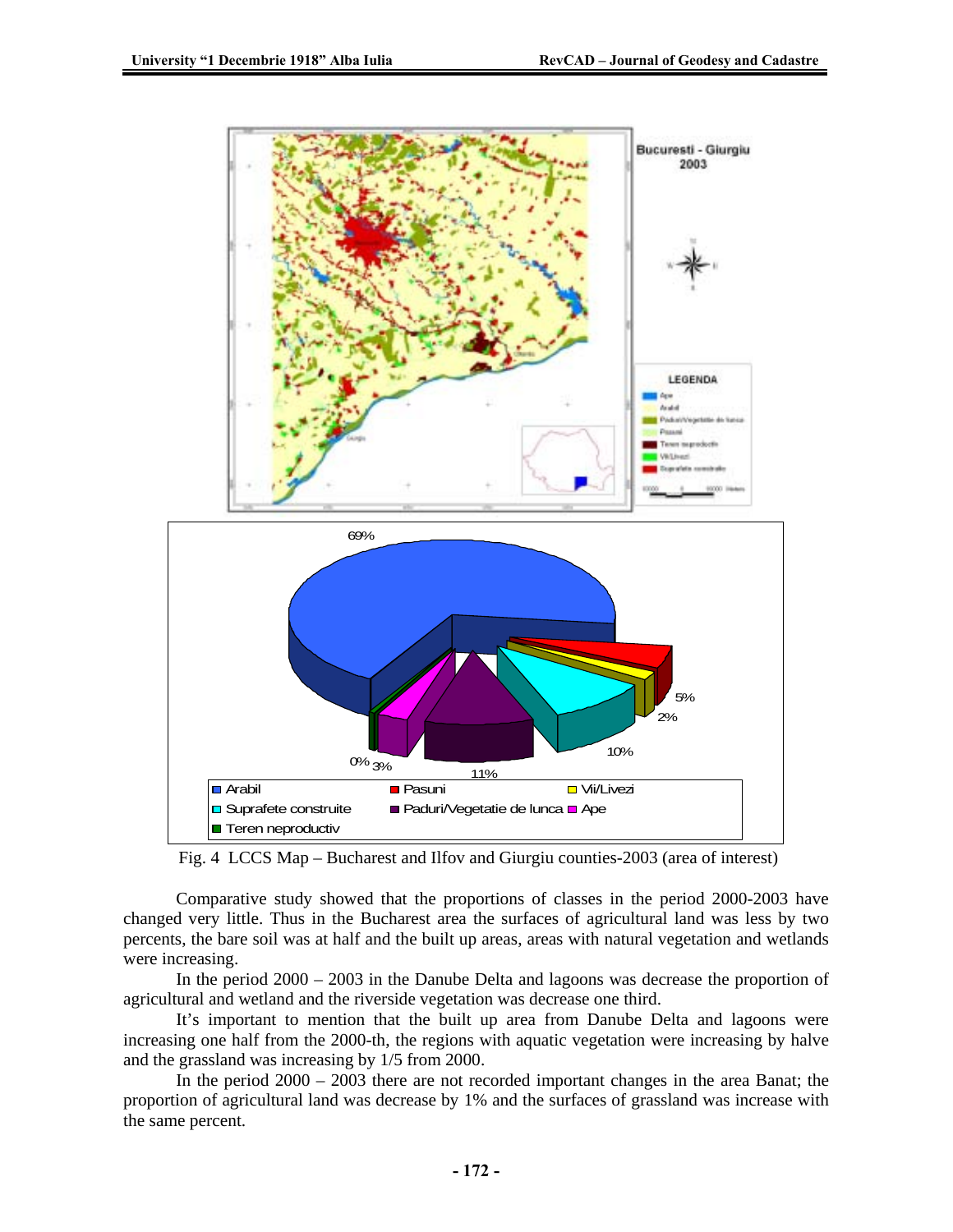Analysis of LCCS/LU maps from 2000 and 2003 showed the changes of proportion of LC classes in the 3 areas from Romania (Danube Delta and lagoons, Area of Bucharest and Giurgiu and Ilfov county, Banat county). The important changes in these regions are the decrease of agricultural lands, the increase of built up areas and grassland and the surfaces of areas of natural aquatic vegetation from Danube Delta and lagoons. All these changes involve the appearance of same places of environment for development and the maintenance of the populations of mosquitoes, vectors for West Nile virus that impose modern methods for monitoring and control at regional and national level of the mosquito populations.

## **3. Conclusions**

To establish a control strategy we will develop the areas of interest:

- Moldavia region of Iasi and S of Moldavia;
- Transylvanian Plateau ;
- S, SW and W of Romania (especially along the river Danube to Danube Delta).

For historical interest we will make studies from the years:

- 1935 data about the presences of mosquitoes in the area of Comana Lake-Giurgiu County;
- $1955$  area of Targu Mures in July August were abundant precipitations and were register 16 persons with neurological infections;
- 1962 area of Roman and Iasi (in that period in South of France-region of Camargue was an outbreak of WNV) and assume that will be a link by Romanian cases;
- 1964 were cases of infection of WNV in the region of Banat (Oravita);
- 1985 were strong floods in the region of Comana Lake Giurgiu County and appeared infections by WNV;
- 1986 changes in land cover/land use in the region of Comana Lake Giurgiu County and were intercalate the flood (from 1985) by drain surfaces (from drainage of 1986) the better environment for mosquitoes;
- 1990 the strong changes of land cover/land use in the rural region by the division of the agricultural lands and the appearance of gardens (vegetables and flowers with large amount of water-better for vectors-mosquitoes) and the places for breeding domestic animals and birds (principal and secondary hosts – birds and horses) – appearance inside of locality of a focal point of infection;
- 2005 the floods from the region of Banat;
- 2006 the floods from the Valley of Trotus and Siret rivers.

### **4. References**

- *1. Asnis D. S., Conetta R., Waldman G. & Teixeira A. A. 2001 The West Nile Virus Encephalitis Outbreak in the United States (1999-2000): From Flushing, New York, to Beyond Its Borders. Annals of the New York Academy of Sciences, 951: 161 – 171*
- *2. De la Roque S.,TranA., Etter E., Vial L., Hendrickx G. (2007) Environmental changes, disease ecology and geographyc information system-based tools for risk assessment Aronoff,S.(1993)- "Geographic Information System-A Management –Vet Ital, 43 (30, 381-391.EDEN0036*
- *3. Donis,V.,Donis,I.(1998)-"Dictionar explicativ de Teledetectie si Sisteme Informationale Geografice", Ed. Junimea, Iasi, Romania*
- *4. FAO Food and Agriculture Organization Publication –(2000)"Land Cover Classification System – Classification Concepts and User Manual", FAO-Food and Agriculture Organization of the United Nations, Rome*